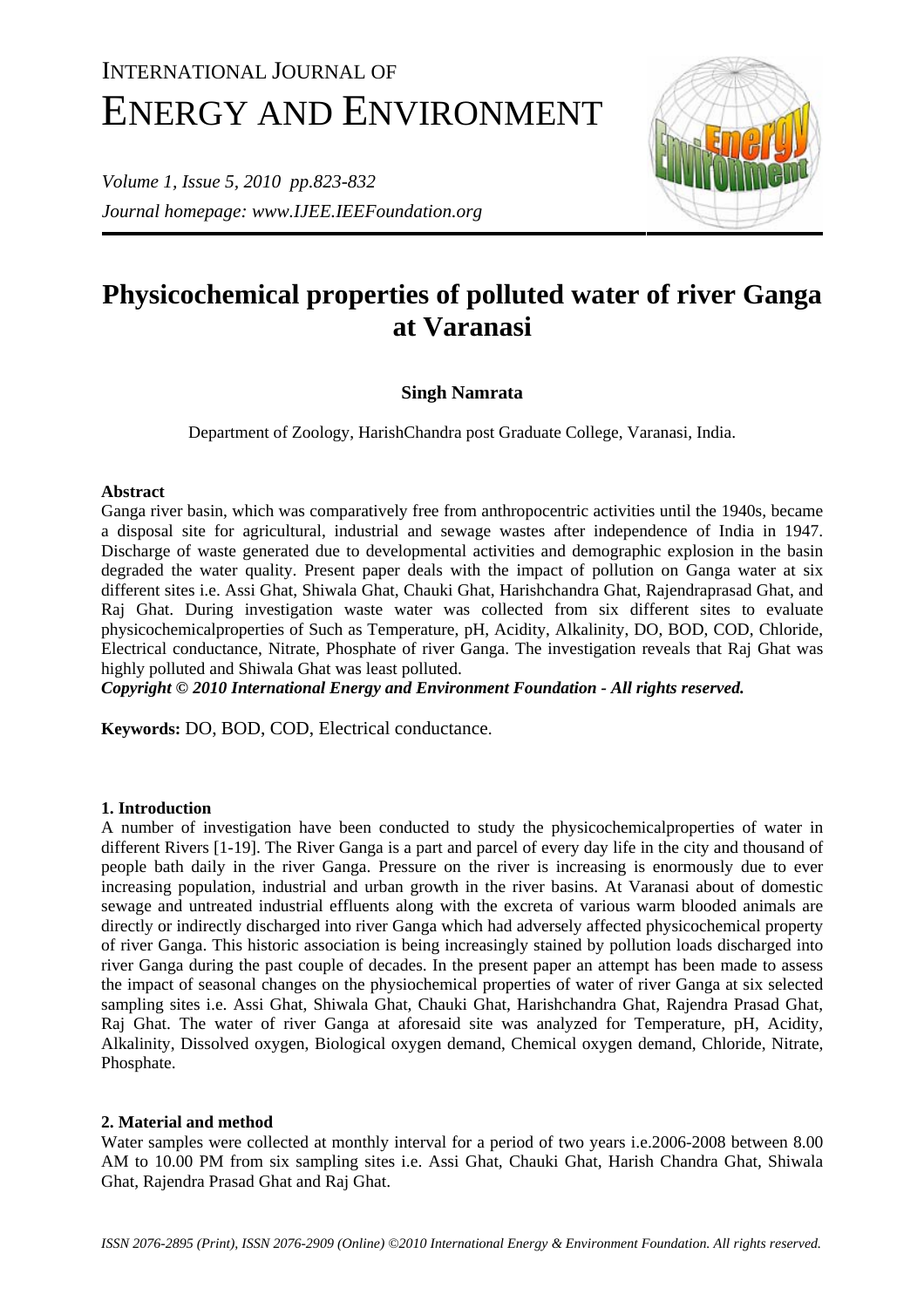Standard method for the examination of water and waste water was used (APHA [7]) for analysis. The temperature was recorded at the sites with the help of mercury thermometer the DO water samples were fixed with the help of magnous sulphate and alkali-iodide-azide solution (2ml each) at the sites and analyzed in the laboratory using wrinkler´s modified iodide- azide method. The water samples were brought to the laboratory in ice boxes and subjected to the analysis of BOD (by incubating diluted sewage samples at 25º c for 5 days in dark) COD (by dichromate reflux method using a ferron indicator). pH using pH meter alkalinity and acidity (by the Potentiometric titration method with the help of pH meter and diluted  $H<sub>2</sub>SO<sub>4</sub>$  and NaoH, Chloride by Mohr's argentometric method using Potassium chromate as indicator), Conductivity using conductivity meter), Phosphate (Stannous chloride method) and nitrate using the phenol – di sulphonic acid colorimetric test Jackson).

#### **3. Result and discussion**

Psicochemical properties of River Ganga variation in different months and at different at Ghats were recorded in Tables 1-6.

#### *3.1 Temperature*

It is the important factor which influence the chemical, biochemical and biological characteristic of the aquatic system .The present investigation reveals that the temperature varied from a minimum 20.1±1.4 c in Jan (Shiwala Ghat) to maximum 33.8±1.4 (Raj Ghat) in June. The Temperature values were significantly higher in April to July and lower in October to December.

#### *3.2 pH*

Because most of the chemical and biochemical reaction are influenced by the pH it is of great practical importance. The adverse affect of most of the acids appear below 5 and of alkalis above the pH 9.5.The pH values were significantly higher in March to May and September, November and December with the highest value 8.8 in Jan at Raj Ghat and lowest value 7.5 in June at Shiwala Ghat.

#### *3.3 Acidity*

The component of acidity in natural waters is Carbon dioxide. The Acidity values ranged from a minimum of 55.5 mg Caco<sub>3</sub>/L (Oct) at Shiwala Ghat maximum of 69.3mg Caco<sub>3</sub>/L in June at Raj Ghat was recorded. Acidity values were significantly lower in Shiwala Ghat and higher at Raj Ghat .A sharp increase in acidity in May and June may be attributed to the high temperature and therefore high microbial activities or discharge of some acidic substances.

#### *3.4 Alkalinity*

It constitute an important parameter in determining the quality of water .A variation in alkalinity values were recorded as a minimum of  $260mg$  Caco<sub>3</sub>/L (June) at Shiwala Ghat and a maximum of  $310mg$ Caco<sub>3</sub>/L (Jan) at Raj Ghat. No significant variation was noticed among the values of other months Furthermore the total alkalinity was significantly higher in Raj Ghat than that of other sites.

#### *3.5 Dissolved Oxygen*

Temperature play an important role in determining DO in an aquatic body .Dissolved oxygen data are valuable in determining the water quality criteria of an aquatic system In the system where rate of respiration and organic decomposition are high ,the DO values remain lower than those of system where the rate of photosynthesis is high .A high pollution load may also decrease the DO values to considerable level .The DO values range from a minimum of 2.2mg/L (June) at Raj Ghat to maximum of 9.8mg/L (Jan) at Shiwala Ghat .Lower DO values during summer may be attributed to the high temperature and its consumption due to high growth and activities of microorganism.

#### *3.6 Biological Oxygen demand*

It has been used as a measure of the amount of organic materialism an aquatic solution which support the growth of microorganism .The BOD values range from 1.9mg/L (Jan) at Shiwala Ghat to a maximum of 87.5mg/L (June) at Raj Ghat. Usually higher BOD values in summer and lower in the rainy season were recorded No significant variation was observed between other sites.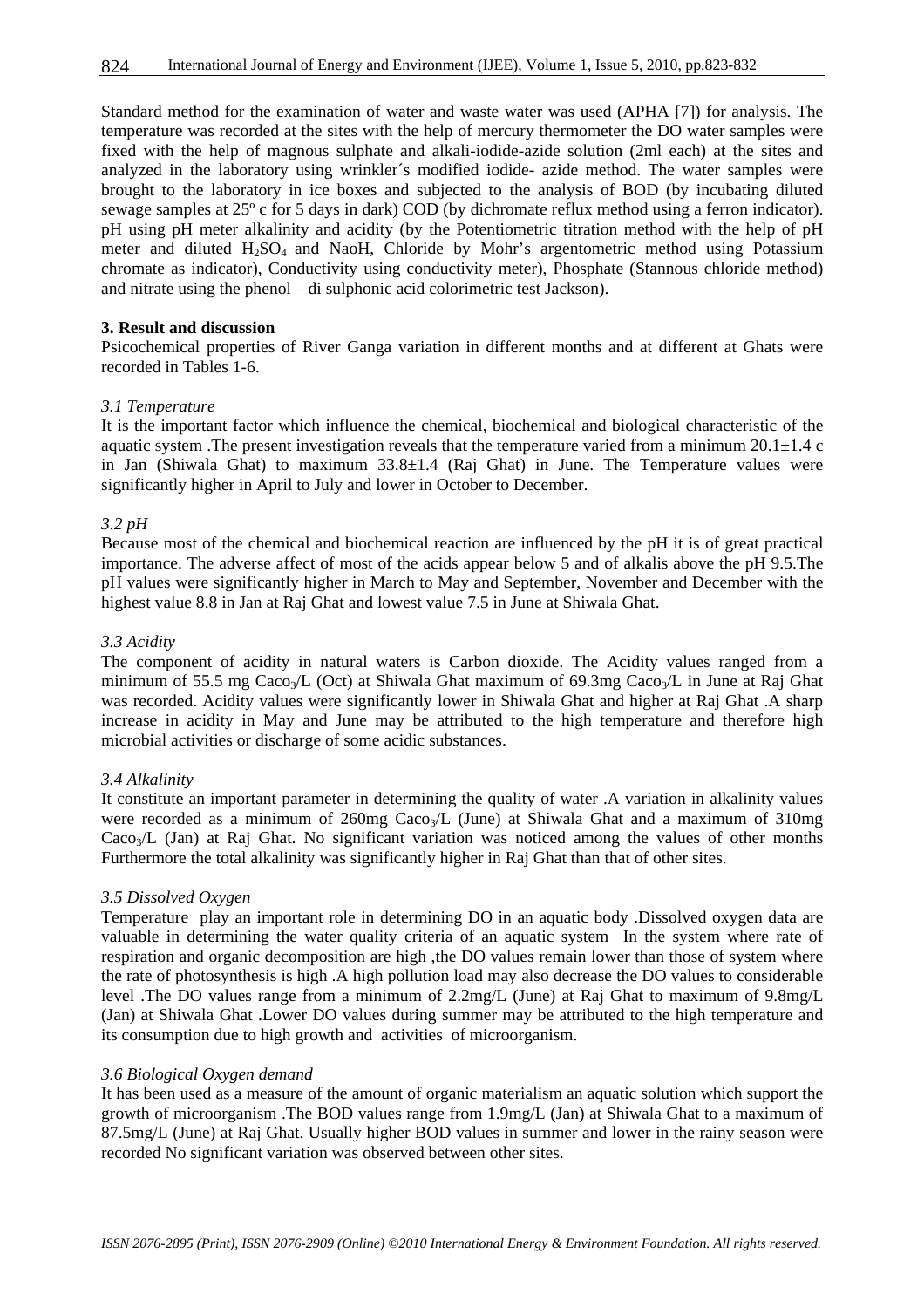#### *3.7 Chemical Oxygen demand*

COD determines the amount of oxygen required for chemical oxidation of organic matter using a strong chemical oxidant such as potassium dichromate under reflux conditions. The minimum COD values of 5.9mg/L (Jan) Shiwala Ghat and maximum of 170.5mg/L at Raj Ghat .The COD values were higher at Raj Ghat and Rajendra Prasad Ghat whereas no significant variation was observed between other Ghats.

#### *3.8 Chloride*

Chloride is one of the major inorganic anion in water and waste water. The chloride written shows variation with a range of 8.2 (July) at Shiwala Ghat to 81.5mg/L (Feb) at Raj Ghat.The Chloride vales remain higher in rainy season.

#### *3.9 Electrical conductance*

Electrical conductance is reciprocal to electrical resistance and G values shows total ion per cm .It is numerical expression of the ability of water sample to carry an electric current. The value ranged from maximum of 843µs (Jan) at Raj Ghat to minimum of 185µs (July) at Shiwala Ghat.

#### *3.10 Nitrate*

It represents the end product of oxidation of Nitrogenous matter and its concentration may depend on the nitrification and denitrification activities of micro organism. The concentration of microorganism ranged from 0.015 mg/L to 0.985 mg/L. The recorded values were significantly higher in July to Sep and Jan. The maximum Nitrate value was found 0.985mg/L (June) at Raj Ghat to minimum of 0.015mg/L (Jan) at Shiwala Ghat.

#### *3.11 Phosphate*

Phosphate is an important plant nutrient and plays a role of limiting factor among all other plant nutrient so its determination is useful .The value of Phosphate varies from minimum of 0.005mg/L (Jan) at Shiwala Ghat to maximum of 1.58mg/L (June) at Raj Ghat significantly lower phosphate content was recorded at Shiwala Ghat ,Chauki Ghat ,and Assi Ghat.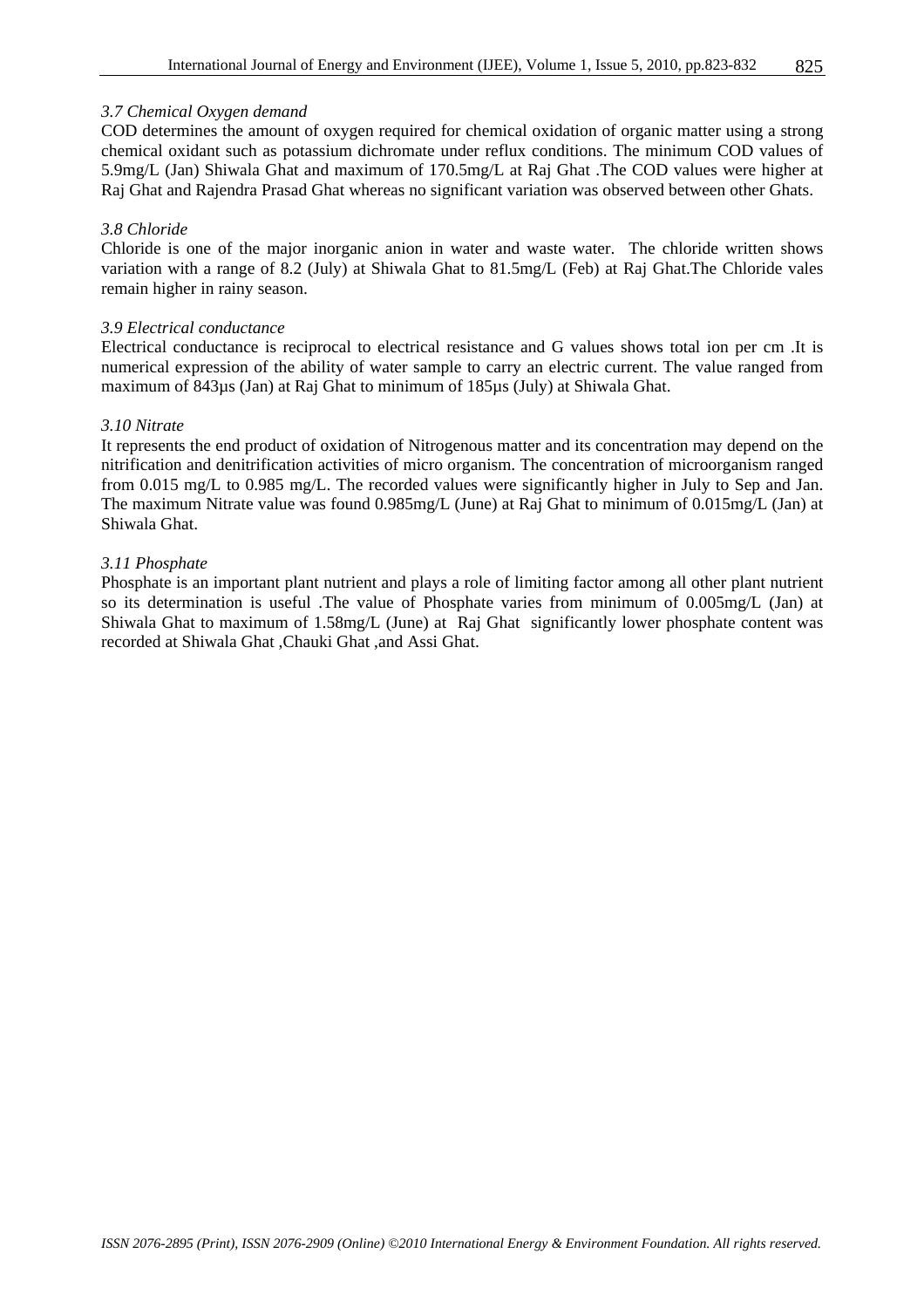| Physicochemical properties of river Ganga at Assi Gh<br>Avg. of two years i.e. Jan $2006-2008$ )<br>$\ddot{\cdot}$ |
|--------------------------------------------------------------------------------------------------------------------|
|--------------------------------------------------------------------------------------------------------------------|

| ž<br>s,               | Parameter                 | Jan                 | Feb                                                                                                                                                                                                                                                                                                          | Mar                                        | April                                         | May                                           | June                                          | July                                           | Aug.                                           | Sept.                                          | Oct.                | Nov.                | Dec.                                           |
|-----------------------|---------------------------|---------------------|--------------------------------------------------------------------------------------------------------------------------------------------------------------------------------------------------------------------------------------------------------------------------------------------------------------|--------------------------------------------|-----------------------------------------------|-----------------------------------------------|-----------------------------------------------|------------------------------------------------|------------------------------------------------|------------------------------------------------|---------------------|---------------------|------------------------------------------------|
|                       | Temperature               | 21.4                | $\begin{array}{c} 22.6 \\ \pm 0.7 \end{array}$                                                                                                                                                                                                                                                               | $24.2$<br>$\pm 1.4$                        | $26.2$<br>$\pm1.8$                            | $27.9$<br>$+2.2$                              | $32.3$<br>$\pm 1.9$                           | $\begin{array}{c} 31.1 \\ \pm 1.8 \end{array}$ | $\begin{array}{c} 30.2 \\ \pm 1.6 \end{array}$ | $27.6$ $\pm 1.4$                               | $24.5$<br>$\pm 1.5$ | $24.1$ $_{\pm0.7}$  | $\begin{array}{c} 22.3 \\ \pm 0.8 \end{array}$ |
|                       | Q,                        | $\pm 0.9$           |                                                                                                                                                                                                                                                                                                              |                                            |                                               |                                               |                                               |                                                |                                                |                                                |                     |                     |                                                |
| 2                     | pH                        | 8.4                 |                                                                                                                                                                                                                                                                                                              |                                            | 7.7                                           | 7.5                                           | 7.7                                           | 7.6                                            | 7.9                                            | 8.1                                            | 8.2                 | 8.3                 | 8.4                                            |
|                       |                           | ±0.2                |                                                                                                                                                                                                                                                                                                              | $rac{6}{3}$                                | $\pm 0.3$                                     | $_{5.0\pm}$                                   | $\pm 0.4$                                     | $\pm 0.1$                                      | $\pm 0.2$                                      | $\pm 0.4$                                      | $\pm 0.4$           | $\pm 0.3$           | $\pm 0.3$                                      |
| $\tilde{\mathcal{E}}$ | Acidity(CaCo <sub>3</sub> | 56.6                |                                                                                                                                                                                                                                                                                                              | $rac{1}{2}$                                | 58.9                                          | 60.3                                          | $67.2$<br>$\pm 2.9$                           |                                                |                                                | 61.2                                           |                     | 59.2                | 59.6                                           |
|                       | mg/L                      | $\pm 2.1$           |                                                                                                                                                                                                                                                                                                              |                                            | ±3.0                                          | $\pm 2.1$                                     |                                               | $66.2$<br>$\pm 1.6$                            | $63.1$<br>$\pm 1.4$                            | $\pm 1.7$                                      | $rac{1}{28.7}$      | $\pm 2.6$           |                                                |
| 4                     | Alkalinity(CaC            | 273                 |                                                                                                                                                                                                                                                                                                              |                                            |                                               |                                               |                                               |                                                |                                                |                                                |                     |                     | $\frac{12.7}{272}$                             |
|                       | $O_3$ mg/L]               | $\pm 2.8$           |                                                                                                                                                                                                                                                                                                              |                                            | $267$ $\pm 2.9$                               | $\begin{array}{c} 264 \\ \pm 3.2 \end{array}$ | $\frac{265}{\pm 3.0}$                         | $rac{267}{\pm 2.5}$                            |                                                | $269$<br>$\pm 2.4$                             | $270$<br>$\pm 2.6$  | $269$<br>$\pm 2.3$  |                                                |
| 5                     | Dissolved                 | 5.1                 | $\frac{32}{50}$ $\frac{3}{50}$ $\frac{3}{50}$ $\frac{3}{50}$ $\frac{3}{50}$ $\frac{3}{50}$ $\frac{3}{50}$ $\frac{3}{50}$ $\frac{3}{50}$ $\frac{3}{50}$ $\frac{3}{50}$ $\frac{3}{50}$ $\frac{3}{50}$ $\frac{3}{50}$ $\frac{3}{50}$ $\frac{3}{50}$ $\frac{3}{50}$ $\frac{3}{50}$ $\frac{3}{50}$ $\frac{3}{50}$ | $\frac{268}{4.7}$                          | $4.5 + 0.3$                                   |                                               |                                               |                                                | $268$<br>$\frac{12}{3}$ , $\frac{6}{5}$        |                                                | $3.9 + 5$           |                     | $rac{9}{3}$                                    |
|                       | Oxygen $(mg/L)$           | $\pm 0.4$           |                                                                                                                                                                                                                                                                                                              |                                            |                                               | $4.2 \pm 0.5$                                 | $rac{3}{40}$                                  | $rac{3}{40.9}$                                 |                                                | $rac{3.8}{101}$                                |                     | $4.2$<br>$\pm 0.3$  |                                                |
| $\circ$               | Biochemical               | $29.2$<br>$\pm 2.1$ |                                                                                                                                                                                                                                                                                                              | $33.2$<br>$\pm 1.7$                        | $40.2$<br>$\pm1.8$                            | $44.2$<br>$\pm 2.2$                           | $43.2$<br>$\pm 2.1$                           | $41.6$<br>$\pm 1.9$                            |                                                | $\frac{37.5}{\pm 2.2}$                         | $36.5$<br>$+2.0$    | $35.3$<br>$+2.3$    | $31.6$<br>$+2.1$                               |
|                       | Oxygen.                   |                     |                                                                                                                                                                                                                                                                                                              |                                            |                                               |                                               |                                               |                                                | $38.6$<br>$\pm 0.8$                            |                                                |                     |                     |                                                |
|                       | Demand (mg/L)             |                     |                                                                                                                                                                                                                                                                                                              |                                            |                                               |                                               |                                               |                                                |                                                |                                                |                     |                     |                                                |
| 7                     | Chemical                  | 57.5                | $58.6$<br>$\pm 3.2$                                                                                                                                                                                                                                                                                          | $60.1$ $\pm 1.6$                           | $64.2$<br>$\pm 3.3$                           | $69.7$<br>$\pm 3.9$                           | $77.6$<br>$\pm 4.6$                           | 75.2<br>#3.2                                   | $72.3$<br>$\pm 1.6$                            | $\begin{array}{c} 70.1 \\ \pm 3.6 \end{array}$ | 68.2<br>+3.5        | $64.3$<br>$\pm 3.5$ | $61.6$<br>$\pm 3.1$                            |
|                       | Oxygen                    | ±2.6                | $\frac{1}{2}$                                                                                                                                                                                                                                                                                                |                                            |                                               |                                               |                                               |                                                |                                                |                                                |                     |                     |                                                |
|                       | demand (mg/L)             |                     |                                                                                                                                                                                                                                                                                                              |                                            |                                               |                                               |                                               |                                                |                                                |                                                |                     |                     |                                                |
| 8                     | Chloride(mg/L)            | 29.8                |                                                                                                                                                                                                                                                                                                              | $22.1$<br>$\pm 0.4$                        | $20.5 + 0.3 + 0.3$                            | $19.0$<br>$\pm 0.2$                           | $19.8$<br>$\pm 0.1$                           | $14.9 + 2 + 0.2$                               | $16.6$ $\pm 0.2$                               | $18.9$<br>$+0.4$                               | $20.5 + 0.5$        | $26.2$<br>$\pm 0.7$ | $30.2$<br>$\pm 0.9$                            |
|                       |                           | $\pm 0.5$           |                                                                                                                                                                                                                                                                                                              |                                            |                                               |                                               |                                               |                                                |                                                |                                                |                     |                     |                                                |
| Ó                     | Electrical                | 210                 | $28.6$<br>$\frac{3}{10}$<br>$\frac{3}{4}$<br>$\frac{4}{4}$                                                                                                                                                                                                                                                   | $\begin{array}{c} 198 \\ +4.6 \end{array}$ | $\begin{array}{c} 194 \\ \pm 3.8 \end{array}$ | $\begin{array}{c} 192 \\ +4.2 \end{array}$    | $\begin{array}{c} 191 \\ \pm 4.8 \end{array}$ | $\begin{array}{c} 190 \\ \pm 3.2 \end{array}$  | $\begin{array}{c} 193 \\ \pm 3.0 \end{array}$  | $\begin{array}{c} 194 \\ +3.8 \end{array}$     | $195$<br>$\pm 4.8$  | $198$<br>$\pm 4.9$  | $\begin{array}{c} 201 \\ +4.8 \end{array}$     |
|                       | Conductance<br>(1.5)      | $\pm 4.4$           |                                                                                                                                                                                                                                                                                                              |                                            |                                               |                                               |                                               |                                                |                                                |                                                |                     |                     |                                                |
| $\overline{10}$       | Nitrate(mg/L)             | 0.039               |                                                                                                                                                                                                                                                                                                              |                                            | 0.052                                         |                                               | 0.069                                         |                                                |                                                |                                                |                     |                     | 0.046                                          |
|                       |                           | ±0.06               |                                                                                                                                                                                                                                                                                                              | $0.046$<br>$±0.03$                         | $\pm 0.04$                                    | $0.058$<br>$±0.04$                            | $\pm 0.02$                                    | $0.063$<br>$+0.08$                             | $0.062$<br>$+0.09$                             | $0.064$<br>$±0.06$                             | $0.061$<br>$±0.06$  | $0.059$<br>$+0.07$  | $\pm 0.08$                                     |
| $\equiv$              | Phosphate                 | 0.14                | $0.042$<br>$\pm 0.02$<br>$\pm 0.15$<br>$\pm 0.03$                                                                                                                                                                                                                                                            | $0.17$<br>$±0.04$                          | 0.16                                          | $0.18\,$                                      | $0.17\,$                                      | $0.16$<br>$\pm 0.002$                          | 0.15                                           | $0.16$<br>$\pm 0.02$                           |                     | 0.15                | $0.13$<br>$\pm 0.5$                            |
|                       | (mg/L)                    | ±0.08               |                                                                                                                                                                                                                                                                                                              |                                            | ±0.02                                         | ±0.003                                        | ±0.003                                        |                                                | $\pm 0.01$                                     |                                                | $0.14$<br>$+0.08$   | ±0.09               |                                                |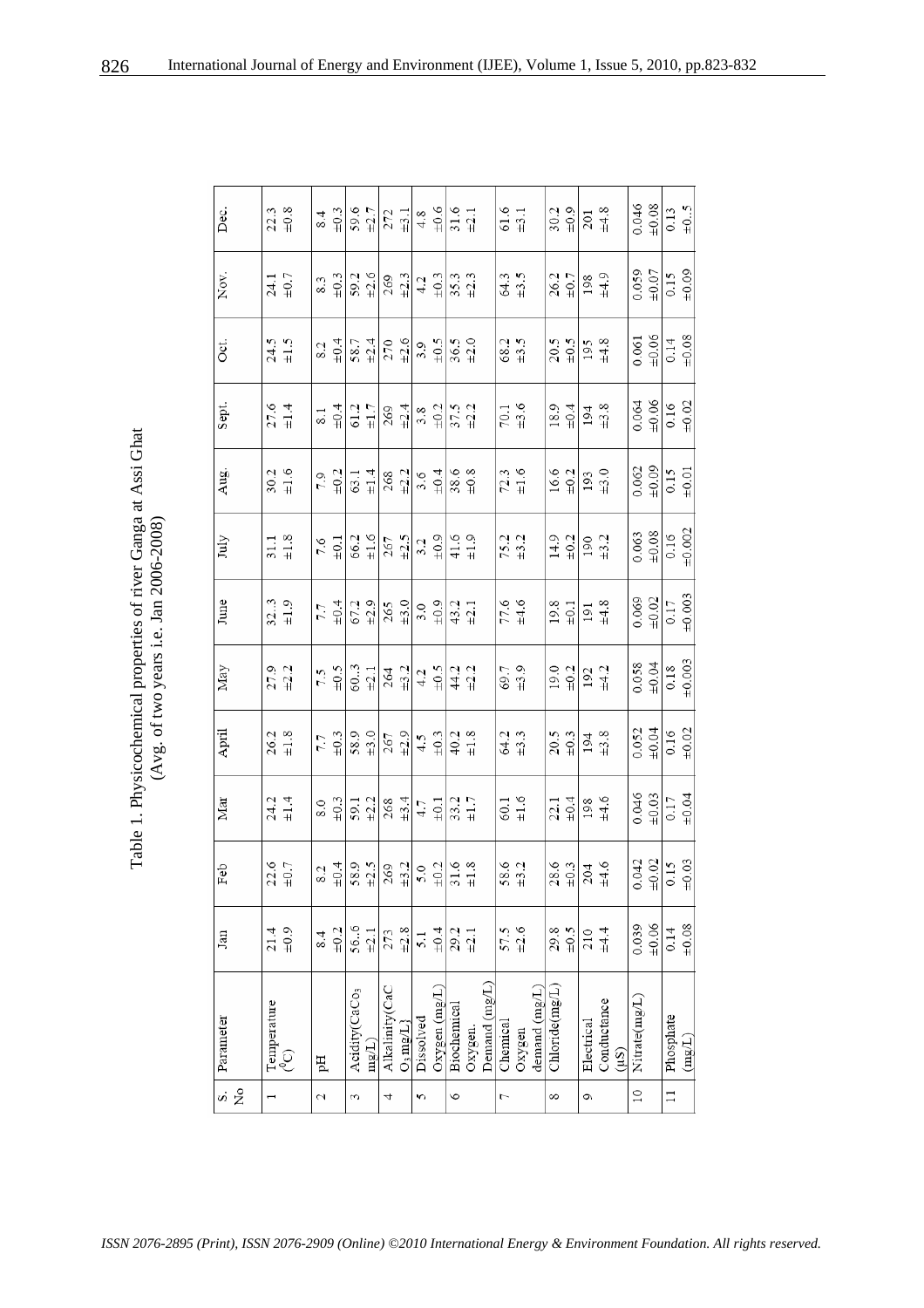Table 2. Physicochemical properties of river Ganga at Shiwala Ghat (Avg. of two years i.e. Jan 2006-2008) Table 2. Physicochemical properties of river Ganga at Shiwala Ghat (Avg. of two years i.e. Jan 2006-2008)

| Dec.      | $22.1$<br>$\pm 1.2$                            |     | $_{\pm 0.4}$ | 57.0                      | $\pm 1.6$               | $281$<br>$\pm 4.1$                            |                                               | 8.9             | $\pm 0.2$                                     | $4.2$<br>$\pm 2.6$ |                    |               | $7.0$<br>$\pm 3.6$                                                     |                                         | 11.2                       | $\pm 3.2$ | $320$<br>$\pm 8.2$       |             |       | 0.046         | ±0.04     | $0.064$<br>$\pm 0.3$   |           |
|-----------|------------------------------------------------|-----|--------------|---------------------------|-------------------------|-----------------------------------------------|-----------------------------------------------|-----------------|-----------------------------------------------|--------------------|--------------------|---------------|------------------------------------------------------------------------|-----------------------------------------|----------------------------|-----------|--------------------------|-------------|-------|---------------|-----------|------------------------|-----------|
| Nov.      | $25.2$<br>$\pm 1.5$                            | 8.0 | ±0.4         | 58.1                      | $\pm 1.3$               | $265$ $\pm 4.2$                               |                                               | 8.2             | $\pm 0.2$                                     |                    | $^{4.8}_{+2.9}$    |               | 8.8                                                                    | $\pm 3.2$                               | 10.4                       | $\pm 3.0$ | $263$<br>$\pm 6.9$       |             |       | 0.051         | $+0.04$   | $0.064$<br>$\pm 0.1$   |           |
| Öci.      | $29.6$<br>$\pm 1.2$                            | 7.9 | $\pm 0.3$    |                           | $rac{11.5}{11.5}$       |                                               | $\frac{267}{\pm 3.8}$                         | $7.9$<br>$+0.4$ |                                               | $\frac{5.1}{42.5}$ |                    |               | $\begin{array}{c} 9.3 \\ \text{ }43.0 \end{array}$                     |                                         | $10.2$<br>$\pm 1.7$        |           | $239$ $\pm 5.5$          |             |       | 0.062         | $+0.07$   | $0.100$<br>$\pm 0.2$   |           |
| Sept.     | $31.4$<br>$\pm 1.6$                            | 7.6 | $\pm 0.4$    | $55.8$ $\pm 1.2$          |                         | 301                                           | $\pm 3.6$                                     | 8.4             | $\pm 0.2$                                     | $5.4$<br>$+2.8$    |                    |               | 10.7                                                                   | ±3.6                                    | 9.1                        | $\pm 1.9$ | $220$ $\pm 5.3$          |             |       | 0.072         | ±0.09     | $0.152$<br>$\pm 0.4$   |           |
| Aug.      | $31.6$<br>$\pm 1.4$                            | 7.8 | $z_{0\pm}$   |                           | $66.3$<br>$\pm 1.3$     | $298$<br>$\pm 2.4$                            |                                               |                 | $\begin{array}{c} 8.6 \\ \pm 0.3 \end{array}$ | $6.0$<br>$\pm 2.1$ |                    |               | $\begin{array}{c} 11.0 \\ +3.2 \end{array}$                            |                                         | 9.4                        | $\pm 1.3$ | $186$ $\pm 4.7$          |             |       | 0.082         | ±0.08     | $0.212$<br>$\pm 0.3$   |           |
| July      | $30.1$<br>$\pm 1.3$                            | 7.7 | $\pm 0.1$    |                           | $62.2$<br>$\pm 1.3$     |                                               | $\begin{array}{c} 287 \\ \pm 2.8 \end{array}$ |                 | $\frac{8.2}{\pm 0.2}$                         | $6.4$<br>$\pm 3.4$ |                    |               | $\begin{array}{c} 11.8 \\ \pm 3.1 \end{array}$                         |                                         | 8.2                        | $\pm 1.2$ | $185$<br>$\pm 5.2$       |             |       | 0.094         | ±0.07     | $0.298$<br>$+0.02$     |           |
| June      | $32.1$<br>$\pm 1.4$                            | 7.5 | ±0.3         |                           | $rac{3.8}{\pm1.6}$      |                                               | $\frac{260}{\pm 3.8}$                         |                 | $7.6$ $\pm 0.1$                               | $6.5$ $\pm 3.7$    |                    |               | $\frac{12.6}{+3.6}$                                                    |                                         | 8.9                        | $\pm 3.1$ | 199 $\pm 7.1$            |             |       | 0.100         | $+0.04$   | $0.392$<br>$+0.05$     |           |
| May       | $\begin{array}{c} 30.1 \\ \pm 1.6 \end{array}$ | 7.9 | $\pm 0.9$    |                           | $57.4$<br>$\pm 1.9$     |                                               | $270$<br>$\pm 3.7$                            |                 | $\substack{8.3 \\ \pm 0.1}$                   | $3.8$<br>$\pm 3.7$ |                    |               | $9.9 + 3.4$                                                            |                                         | $9.4$<br>$\frac{1.9}{1.2}$ |           | $190$<br>$\pm 6.1$       |             |       | 0.092         | ±0.09     | $0.300$<br>$\pm 0.03$  |           |
| April     | $26.4$<br>$\pm 1.8$                            | 8.3 | $\pm 0.6$    | 55.9                      | $\pm 1.8$               | $\begin{array}{c} 283 \\ \pm 3.9 \end{array}$ |                                               | 8.6             | $\pm 0.4$                                     |                    | $3.0$<br>$\pm 3.3$ |               | 8.2                                                                    | $\pm 3.2$                               | 10.9                       | $\pm 2.0$ | $^{210}_{+5,9}$          |             |       | 0.088         | ±0.04     | $0.220$<br>$\pm 0.001$ |           |
| Mar       | $27.8$<br>$\pm 1.6$                            | 8.2 | $\sim 00$    |                           | $61.8$ $\pm 2.3$        |                                               | $270$<br>$\pm 3.5$                            |                 | $\frac{3}{4}$                                 | $2.4$<br>$\pm 3.3$ |                    |               | 7.9<br>$\pm 2.5$                                                       |                                         | $\frac{11.6}{\pm 2.1}$     |           | $\substack{289 \\ +6.3}$ |             |       | 0.069         | ±0.07     | 0.129                  | ±0.004    |
| Feb       | $22.6$<br>$\pm 1.2$                            | 8.4 | $\pm 0.2$    |                           | $\frac{61.10}{\pm 2.8}$ | $\frac{266}{\pm 3.2}$                         |                                               | $\tilde{s}$ :6  | $\pm 0.8$                                     | $2.2$<br>$\pm 3.5$ |                    |               | $\!\!\begin{array}{c} \texttt{7.2} \\ \texttt{+4.1} \end{array}\!\!\!$ |                                         | 12.4                       | $\pm 1.7$ | $300$<br>$\pm 6.6$       |             |       | 0.035         | $\pm 0.6$ | 0.010                  | $\pm 0.4$ |
| Jan       | $20.1$<br>$\pm 1.4$                            | 8.6 | $\pm 0.3$    | 55.9                      | $\pm 2.5$               | 305                                           | ±3.4                                          | 9.8             | $\pm 0.2$                                     | $1.9$<br>$\pm 3.2$ |                    |               | 5.9                                                                    | ±4.2                                    | 11.9                       | ±1.4      | 380                      | ±6.2        |       | 0.015         | $\pm.04$  | 0.005                  | $\pm 0.3$ |
| Parameter | Temperature ( <sup>9</sup> C)                  | pH  |              | Acidity(CaCo <sub>3</sub> | mg(L)                   | Alkalinity(CaCO <sub>3</sub>                  | $\text{mg/L}\}$                               | Dissolved       | Oxygen(mg/L)                                  | Biochemical        | Oxygen.            | Demand (mg/L) | Chemical                                                               | Oxygen demand<br>$\text{mag}(\text{L})$ | Chloride(mg/L)             |           | Electrical               | Conductance | (1.5) | Nitrate(mg/L) |           | Phosphate (mg/L)       |           |
| Σó<br>si  |                                                | 2   |              | 3                         |                         | 4                                             |                                               | 5               |                                               | $\circ$            |                    |               | 7                                                                      |                                         | 8                          |           | c                        |             |       | $\approx$     |           | $\Box$                 |           |

827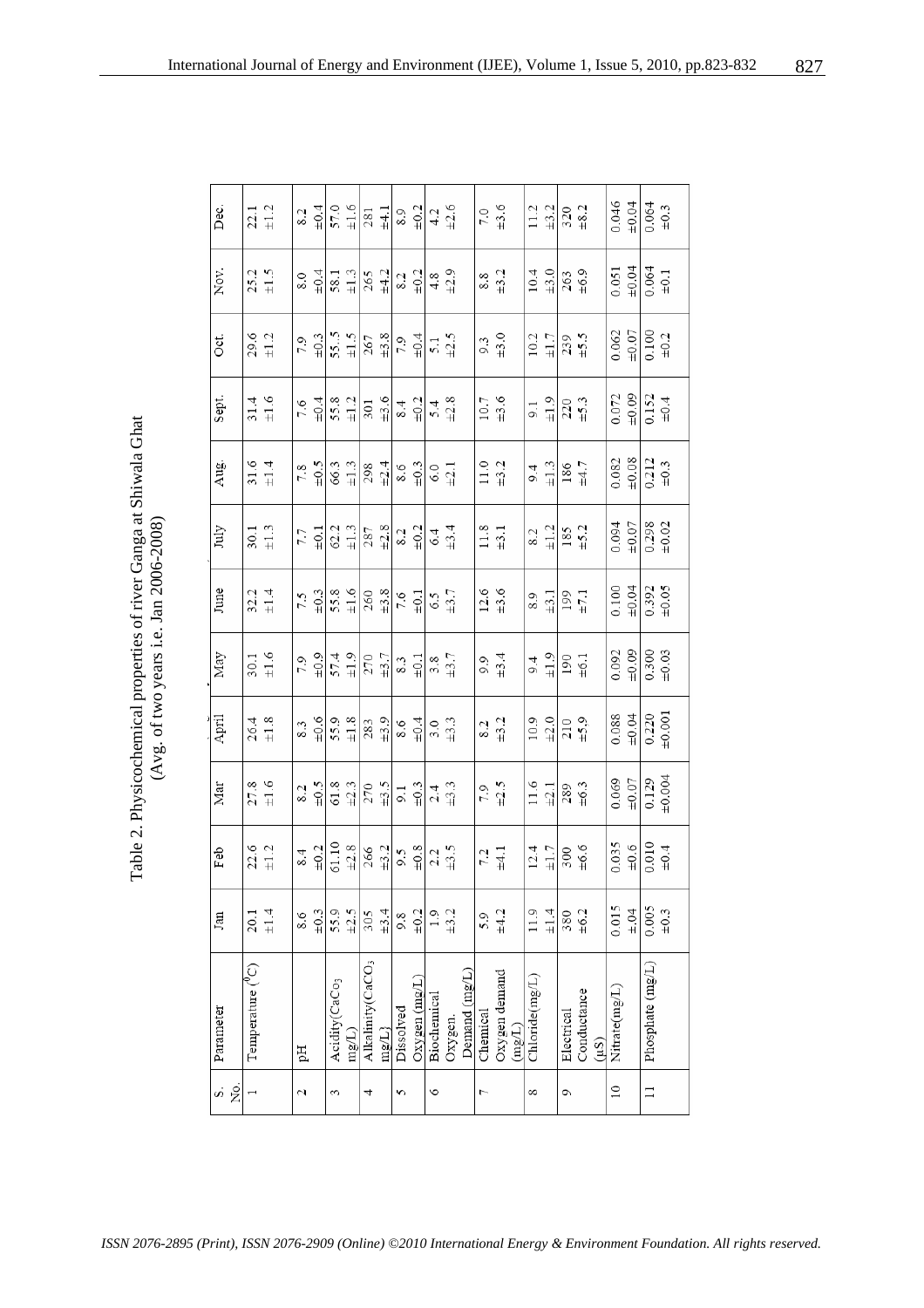| Table 3. Physicochemical properties of river Ganga at Harishchandra Ghat<br>(Avg. of two years i.e. Jan $2006-2008$ ) |
|-----------------------------------------------------------------------------------------------------------------------|
|-----------------------------------------------------------------------------------------------------------------------|

| ż.<br>si        | Parameter                        | Jan       | Feb                                                                                 | Mar                                           | April                | May                         | June                 | July                                           | Aug.                                                          | Sept.               | Oct.                                          | Nov.                 | Dec.                                       |
|-----------------|----------------------------------|-----------|-------------------------------------------------------------------------------------|-----------------------------------------------|----------------------|-----------------------------|----------------------|------------------------------------------------|---------------------------------------------------------------|---------------------|-----------------------------------------------|----------------------|--------------------------------------------|
|                 |                                  |           |                                                                                     |                                               |                      |                             |                      |                                                |                                                               |                     |                                               |                      |                                            |
|                 | Temperature ( <sup>0</sup> C)    | 21.3      |                                                                                     |                                               | 25.4                 |                             |                      |                                                |                                                               |                     |                                               |                      |                                            |
|                 |                                  | $\pm 1.2$ | $22.4$<br>$\pm 1.3$                                                                 | $23.6$<br>$\pm 1.5$                           | $\pm 1.7$            | $27.6$<br>$\pm 1.9$         | $32.4$<br>$\pm 1.8$  | $31.6$<br>$\pm 1.9$                            | $30.5$<br>$\pm 1.7$                                           | $28.4$<br>$\pm 1.6$ | $25.4$<br>$\pm 1.8$                           | $24.2$<br>$\pm1.1$   | $22.3$<br>$\pm 1.4$                        |
| 2               | ÞН                               | 8.5       |                                                                                     | 8.2                                           | 7.9                  | 7.5                         | 7.3                  | 7.6                                            | 7.8                                                           | 7.9                 | 8.2                                           | 8.3                  | 8.4                                        |
|                 |                                  | ±0.7      |                                                                                     | ±0.8                                          | $\pm 0.9$            | $-6.6$                      | $\pm 0.7$            | $-0.5$                                         | $\pm 0.4$                                                     | $-10.5$             | ±0.6                                          | ±0.90.7              | $\pm\,$                                    |
| 3               | Acidity(CaCo <sub>3</sub>        | 59.6      |                                                                                     |                                               |                      |                             |                      |                                                |                                                               |                     |                                               | 64.6                 |                                            |
|                 | mg(L)                            | ±1.5      |                                                                                     | $59.6$<br>$+2.5$                              | $61.9$<br>$+2.2$     | $63.2$<br>$\pm1.9$          | $66.2$ $\pm 3.2$     | $63.2$ $\pm 2.7$                               | $64.6$ $\pm 2.1$                                              | $66.1$<br>$\pm 2.2$ | $69.6$<br>$\pm 1.8$                           | $\pm 2.5$            | $59.2$ $\pm 2.4$                           |
| 4               | Alkalinity(CaCO <sub>3</sub>     | 278       | $rac{3}{8}$ $rac{4}{3}$ $rac{1}{8}$ $rac{8}{1}$ $rac{8}{2}$ $rac{4}{3}$ $rac{4}{3}$ |                                               | 273                  |                             | $269$ $\pm 4.1$      | $\begin{array}{c} 272 \\ \pm 2.2 \end{array}$  |                                                               | $275$ $\pm 3.7$     |                                               | 270                  |                                            |
|                 | $\max \{1\}$                     | ±3.8      |                                                                                     | $274 \atop +3.5$                              | $\pm 4.1$            | $270$<br>$\frac{13.6}{4.1}$ |                      |                                                |                                                               |                     | $276$ $\pm 4.1$                               | ±4.3                 | $277$ $\pm 5.4$                            |
| 5               | Dissolved                        | 5.3       | 5.0                                                                                 | 4.9                                           | 4.6                  |                             |                      | 3.4                                            | $274$<br>$\frac{28}{11}$<br>$\frac{8}{10}$<br>$\frac{21}{11}$ |                     |                                               | 4.4                  | 4.8                                        |
|                 | $Oxy$ gen $(mg/L)$               | $\pm 0.7$ | $\frac{10.5}{5}$                                                                    | $+0.6$                                        | $\pm 0.2$            | $\pm 0.1$                   | $3.2$<br>$\pm 0.2$   | $\pm 0.3$                                      |                                                               | $3.8$<br>$\pm 0.4$  | $\begin{array}{c} 3.9 \\ \pm 0.1 \end{array}$ | ±0.2                 | $\pm 0.4$                                  |
| $\circ$         | Biochemical                      | 41.2      |                                                                                     |                                               |                      |                             |                      |                                                |                                                               |                     |                                               |                      |                                            |
|                 | Oxygen.                          | $\pm$ 3.1 | $43.4$<br>$\pm 3.3$                                                                 | $44.6$<br>$\pm 3.1$                           | $47.6$<br>$\pm 2.9$  | $49.8$<br>$+2.6$            | $53.5$<br>$\pm 3.0$  | $51.6$<br>$\pm 2.8$                            | $49.7$<br>$\pm 2.1$                                           | $48.6$<br>$\pm 2.9$ | $47.4$<br>$\pm 2.7$                           | $44.2$<br>$+2.6$     | $42.2$ $\pm 3.1$                           |
|                 | Demand (mg/L)                    |           |                                                                                     |                                               |                      |                             |                      |                                                |                                                               |                     |                                               |                      |                                            |
| 7               | Chemical                         | 79.2      |                                                                                     | 89.4                                          |                      | 98.9                        |                      | 99.4                                           |                                                               |                     | 92.3                                          | 90.2                 | 82.2                                       |
|                 | Oxygen demand<br>$(\text{mg/L})$ | ±4.4      | $82.6$<br>$\pm 4.1$                                                                 | $\pm 4.0$                                     | $96.5$<br>$\pm 4.4$  | ±4.6                        | $100.6$<br>$\pm 5.1$ | ±4.8                                           | 97.6<br>+3.2                                                  | 96.4<br>+3.7        | $\pm 3.1$                                     | ±3.6                 | $\pm 3.3$                                  |
| 8               | Chloride(mg/L)                   | 46.5      |                                                                                     |                                               |                      |                             |                      |                                                |                                                               |                     |                                               |                      |                                            |
|                 |                                  | $\pm 2.1$ | $47.4$<br>$+2.8$                                                                    | $42.4$<br>$\pm 2.5$                           | $39.3$<br>$\pm 1.7$  | $36.4$<br>$\pm 1.8$         | $33.6$<br>$\pm 1.6$  | $\begin{array}{c} 32.1 \\ \pm 1.3 \end{array}$ | $33.5$<br>$\pm 1.6$                                           | $36.5$<br>$\pm 1.8$ | $39.2$<br>$\pm 1.5$                           | $46.5$<br>$\pm 1.8$  | $47.4$<br>$\pm 1.7$                        |
| ç               | Electrical                       | 412       |                                                                                     |                                               | 372                  | 352                         |                      |                                                |                                                               | 292                 |                                               | 360                  |                                            |
|                 | Conductance<br>(1.5)             | ±8.3      | $\begin{array}{c} 403 \\ \pm 8.2 \end{array}$                                       | $\begin{array}{c} 396 \\ \pm 8.1 \end{array}$ | ±7.5                 | $\pm 7.8$                   | $264$<br>$\pm 7.9$   | $230$<br>$\pm 6.4$                             | $240$<br>$\pm 5.4$                                            | $\pm 1.2$           | $330$<br>$\pm 6.4$                            | $\pm$ 5.7            | $\begin{array}{c} 380 \\ +7.8 \end{array}$ |
| $\overline{10}$ | Nitrate(mg/L)                    | 0.178     |                                                                                     |                                               |                      | 0.320                       | 0.379                |                                                |                                                               | 0.296               |                                               | 0.264                | 0.234                                      |
|                 |                                  | $\pm 0.4$ | $0.191$<br>$+0.2$                                                                   | $6.199$<br>$+0.5$                             | $0.296$<br>$\pm 0.5$ | ±0.04                       | ±0.05                | $0.332$<br>$\pm 0.9$                           | $0.312$<br>$\pm 0.8$                                          | ±009                | $0.276$<br>$+0.06$                            | $\pm 0.07$           | ±0.09                                      |
| $\Box$          | Phosphate (mg/L)                 | 0.412     |                                                                                     |                                               |                      |                             | 0.714                | 0.706                                          | 0.654                                                         | 0.613               |                                               |                      |                                            |
|                 |                                  | $\pm 0.2$ | $0.452$<br>$\pm 0.4$                                                                | $0.472$<br>$_{\pm 0.2}$                       | $0.512$<br>$\pm 0.3$ | $0.624$<br>$\pm 0.2$        | ±0.03                | ±0.09                                          | ±0.08                                                         | $\pm 0.2$           | $0.542$<br>$_{\pm 0.1}$                       | $0.492$<br>$\pm 0.2$ | $0.432$<br>$_{\pm 0.7}$                    |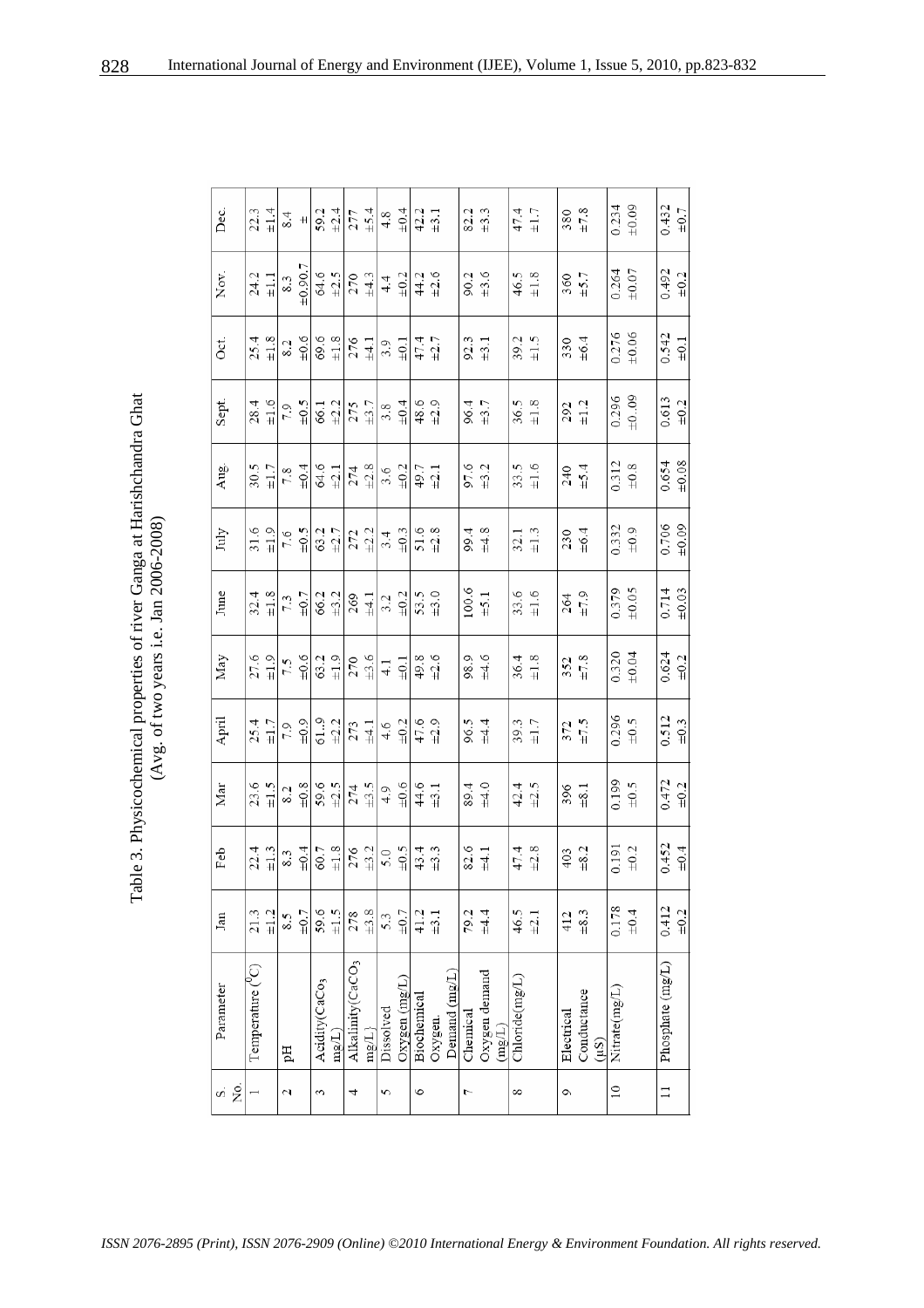Table 4. Physicochemical properties of river Ganga at Chauki Ghat<br>(Avg. of two years i.e. Jan 2006-2008) Table 4. Physicochemical properties of river Ganga at Chauki Ghat (Avg. of two years i.e. Jan 2006-2008)

| Dec.      | $21.6$<br>$\pm 1.8$                            | 7.6                | $\pm 0.6$ | $\frac{57.9}{\pm 2.7}$                                    |                                                |                                                                                                                                                                                                                                                                                                                                                                                                                                                           | $^{294}_{±4.9}$    | $rac{4}{11.6}$                                                 |                                       | $22.1$<br>$\pm 2.5$                            |         |               | $60.6$<br>$\pm 3.4$ |                                             |        |                | $\frac{16.6}{\pm 1.8}$ | $416$<br>$\pm 7.9$                                                         |             |      |               |                    | $0.72$<br>$\frac{0.04}{0.28}$                                                      |           |
|-----------|------------------------------------------------|--------------------|-----------|-----------------------------------------------------------|------------------------------------------------|-----------------------------------------------------------------------------------------------------------------------------------------------------------------------------------------------------------------------------------------------------------------------------------------------------------------------------------------------------------------------------------------------------------------------------------------------------------|--------------------|----------------------------------------------------------------|---------------------------------------|------------------------------------------------|---------|---------------|---------------------|---------------------------------------------|--------|----------------|------------------------|----------------------------------------------------------------------------|-------------|------|---------------|--------------------|------------------------------------------------------------------------------------|-----------|
| Nov.      | $23.2$<br>$\pm 1.3$                            | 7.4                | $\pm 0.3$ |                                                           | $\begin{array}{c} 58.0 \\ \pm 1.4 \end{array}$ | $\begin{array}{c} 282 \\ \pm 4.1 \end{array}$                                                                                                                                                                                                                                                                                                                                                                                                             |                    |                                                                | $rac{8.0}{11.8}$                      | $26.4$ $\pm 2.7$                               |         |               |                     | $\begin{array}{c} 68.1 \\ +3.8 \end{array}$ |        | 22.1           | $\pm 1.4$              | $406$<br>$\pm 6.3$                                                         |             |      |               |                    | $0.070$<br>$+0.02$<br>$+0.29$<br>$+0.7$                                            |           |
| Öci.      | $24.8$<br>$\pm 1.5$                            | $7.1\,$            | $\pm 0.4$ |                                                           |                                                | $\begin{array}{c} 58.6 \\ \pm 1.6 \\ 272 \\ \pm 3.9 \end{array}$                                                                                                                                                                                                                                                                                                                                                                                          |                    |                                                                |                                       | $\frac{5}{271}$                                |         |               | $71.6$<br>$\pm 3.9$ |                                             |        |                |                        | $\frac{3}{4}$ $\frac{3}{4}$ $\frac{4}{8}$ $\frac{5}{4}$                    |             |      |               |                    | $\frac{26}{3}$<br>$\frac{3}{4}$<br>$\frac{3}{4}$<br>$\frac{4}{5}$<br>$\frac{4}{5}$ |           |
| Sept.     | $29.2$<br>$\pm 1.7$                            | 7.2                |           | $\frac{10.5}{60.0}$                                       |                                                |                                                                                                                                                                                                                                                                                                                                                                                                                                                           |                    | $\frac{267}{\frac{13}{12}}$<br>$\frac{2}{8}$<br>$\frac{5}{11}$ |                                       | $29.6$<br>$\pm 2.7$                            |         |               | $74.2$<br>$+2.7$    |                                             |        |                |                        | $27.4$<br>$-9.8$<br>$-9.5$<br>$-1.5$                                       |             |      |               | $0.91$<br>$+0.04$  | $0.52$<br>$\pm 0.6$                                                                |           |
| Aug.      | $28.6$ $\pm 1.6$                               | $7.3$ $\pm 0.5$    |           | $61.2$ $\pm 1.9$                                          |                                                | $\substack{254 \\ \pm 2.1}$                                                                                                                                                                                                                                                                                                                                                                                                                               |                    |                                                                | $\overset{8.4}{\scriptstyle \pm 1.3}$ | $\begin{array}{c} 30.6 \\ \pm 2.1 \end{array}$ |         |               |                     | $6.1$<br>$+3.9$                             |        |                | $28.2$<br>$\pm 0.7$    | $370$<br>$\pm 5.9$                                                         |             |      |               |                    | $0.098$<br>$+0.02$<br>$+0.60$<br>$+0.4$                                            |           |
| July      | $\begin{array}{c} 30.2 \\ \pm 1.8 \end{array}$ | $7.1\,$            | $\pm 0.9$ |                                                           |                                                | $rac{3}{6}$ $rac{3}{4}$ $rac{8}{6}$ $rac{3}{4}$ $rac{1}{8}$ $rac{5}{4}$                                                                                                                                                                                                                                                                                                                                                                                   |                    |                                                                |                                       | $\begin{array}{c} 32.1 \\ +2.1 \end{array}$    |         |               |                     | $98.2$<br>$\pm 4.1$                         |        |                | $rac{30.1}{40.8}$      | $360$<br>$\pm 5.3$                                                         |             |      |               | $0.110$<br>$+0.07$ | $0.63$<br>$\pm 0.6$                                                                |           |
| June      | $33.7$<br>$\pm 1.9$                            |                    |           | $7.0$<br>$\frac{6}{5}$<br>$\frac{6}{5}$<br>$\frac{3}{12}$ |                                                |                                                                                                                                                                                                                                                                                                                                                                                                                                                           | $204$<br>$\pm 4.1$ |                                                                | $7.4$<br>$\pm 1.4$                    | $33.7$<br>$\pm 1.9$                            |         |               |                     | $102.1$<br>$\pm 4.8$                        |        |                | $rac{32.1}{\pm 1.1}$   | $\frac{372}{\pm 7.3}$                                                      |             |      |               | $0.137$<br>$+0.04$ | $0.76$<br>$\pm 0.3$                                                                |           |
| May       | $32.5$<br>$\pm 1.8$                            | $7.3$<br>$\pm 0.4$ |           | $rac{\pm 2.5}{\pm 2.5}$                                   |                                                |                                                                                                                                                                                                                                                                                                                                                                                                                                                           |                    | $\frac{24}{13}$<br>$\frac{1}{8}$<br>$\frac{1}{11}$             |                                       | $29.6$<br>$\pm 2.9$                            |         |               | $79.1$<br>$\pm 4.0$ |                                             |        |                |                        | $rac{6}{300}$<br>$rac{6}{300}$<br>$rac{1}{30}$                             |             |      |               |                    | $\begin{array}{c c}\n0.100 \\ +0.03 \\ \hline\n+0.49 \\ +0.5\n\end{array}$         |           |
| April     | $28.9$<br>$\pm 1.6$                            | 7.2                | $+0.6$    | $57.8$ $\pm 1.9$                                          |                                                |                                                                                                                                                                                                                                                                                                                                                                                                                                                           |                    | $276$<br>$\frac{11}{8}$<br>$\frac{11}{8}$<br>$\frac{6}{11}$    |                                       | $\begin{array}{c} 27.2 \\ \pm 2.8 \end{array}$ |         |               |                     | $70.2$<br>$\pm 3.8$                         |        | 26.4           | $\pm 0.6$              | $376$<br>$\pm 5.2$                                                         |             |      |               | $0.094$<br>$+0.08$ | $0.37$<br>$+0.2$                                                                   |           |
| Mar       | $26.3$<br>$\pm 1.3$                            | 7.5                |           |                                                           |                                                | $\frac{4}{2}$ $\frac{1}{2}$ $\frac{1}{2}$ $\frac{1}{2}$ $\frac{1}{2}$ $\frac{1}{2}$ $\frac{1}{2}$ $\frac{1}{2}$ $\frac{1}{2}$ $\frac{1}{2}$ $\frac{1}{2}$ $\frac{1}{2}$ $\frac{1}{2}$ $\frac{1}{2}$ $\frac{1}{2}$ $\frac{1}{2}$ $\frac{1}{2}$ $\frac{1}{2}$ $\frac{1}{2}$ $\frac{1}{2}$ $\frac{1}{2}$ $\frac{1}{2}$                                                                                                                                       |                    |                                                                |                                       |                                                |         |               | $63.4$<br>$+3.9$    |                                             |        |                |                        | $20.3$<br>$\frac{4}{3}$<br>$\frac{4}{3}$<br>$\frac{4}{3}$<br>$\frac{4}{1}$ |             |      |               |                    | $0.086$<br>$+0.06$<br>$+0.29$<br>$+0.6$                                            |           |
| Feb       | $22.3$ $\pm 1.4$                               |                    |           |                                                           |                                                | $\frac{5}{2} \cdot \frac{1}{2} \cdot \frac{1}{2} \cdot \frac{1}{2} \cdot \frac{1}{2} \cdot \frac{1}{2} \cdot \frac{1}{2} \cdot \frac{1}{2} \cdot \frac{1}{2} \cdot \frac{1}{2} \cdot \frac{1}{2} \cdot \frac{1}{2} \cdot \frac{1}{2} \cdot \frac{1}{2} \cdot \frac{1}{2} \cdot \frac{1}{2} \cdot \frac{1}{2} \cdot \frac{1}{2} \cdot \frac{1}{2} \cdot \frac{1}{2} \cdot \frac{1}{2} \cdot \frac{1}{2} \cdot \frac{1}{2} \cdot \frac{1}{2} \cdot \frac{1$ |                    |                                                                |                                       |                                                |         |               |                     | $62.1$<br>$\pm 4.2$                         |        |                |                        | $\begin{array}{r} 17.8 \\ +0.7 \\ +0.7 \\ +7.4 \end{array}$                |             |      |               | $0.082$<br>$+0.04$ | $0.24$<br>$\pm 0.2$                                                                |           |
| Jan       | $21.0$<br>$\pm 1.2$                            | 7.9                | $\pm 0.6$ | 57.0                                                      | $\pm 2.4$                                      | 302                                                                                                                                                                                                                                                                                                                                                                                                                                                       | ±3.8               | 9.7                                                            | $\pm 1.6$                             | 22.1                                           | ±3.2    |               | 54.6                | ±4.1                                        |        | 12.9           | $\pm 0.8$              | $432$<br>$\pm 7.2$                                                         |             |      | 0.076         | ±0.03              | 0.13                                                                               | $\pm 0.4$ |
| Parameter | Temperature $(^0C)$                            | рH                 |           | Acidity(CaCo <sub>3</sub>                                 | mg(L)                                          | Alkalinity(CaCO <sub>3</sub>                                                                                                                                                                                                                                                                                                                                                                                                                              | mg/L               | Dissolved                                                      | $Oxy$ gen $(mg/L)$                    | Biochemical                                    | Oxygen. | Demand (mg/L) | Chemical            | Oxygen demand                               | (mg/L) | Chloride(mg/L) |                        | Electrical                                                                 | Conductance | (uS) | Nitrate(mg/L) |                    | Phosphate (mg/L)                                                                   |           |
| ż.<br>si  |                                                | 2                  |           | 3                                                         |                                                | 4                                                                                                                                                                                                                                                                                                                                                                                                                                                         |                    | 5                                                              |                                       | O                                              |         |               | 7                   |                                             |        | $^{\circ}$     |                        | Ç                                                                          |             |      | $\approx$     |                    | $\overline{1}$                                                                     |           |

829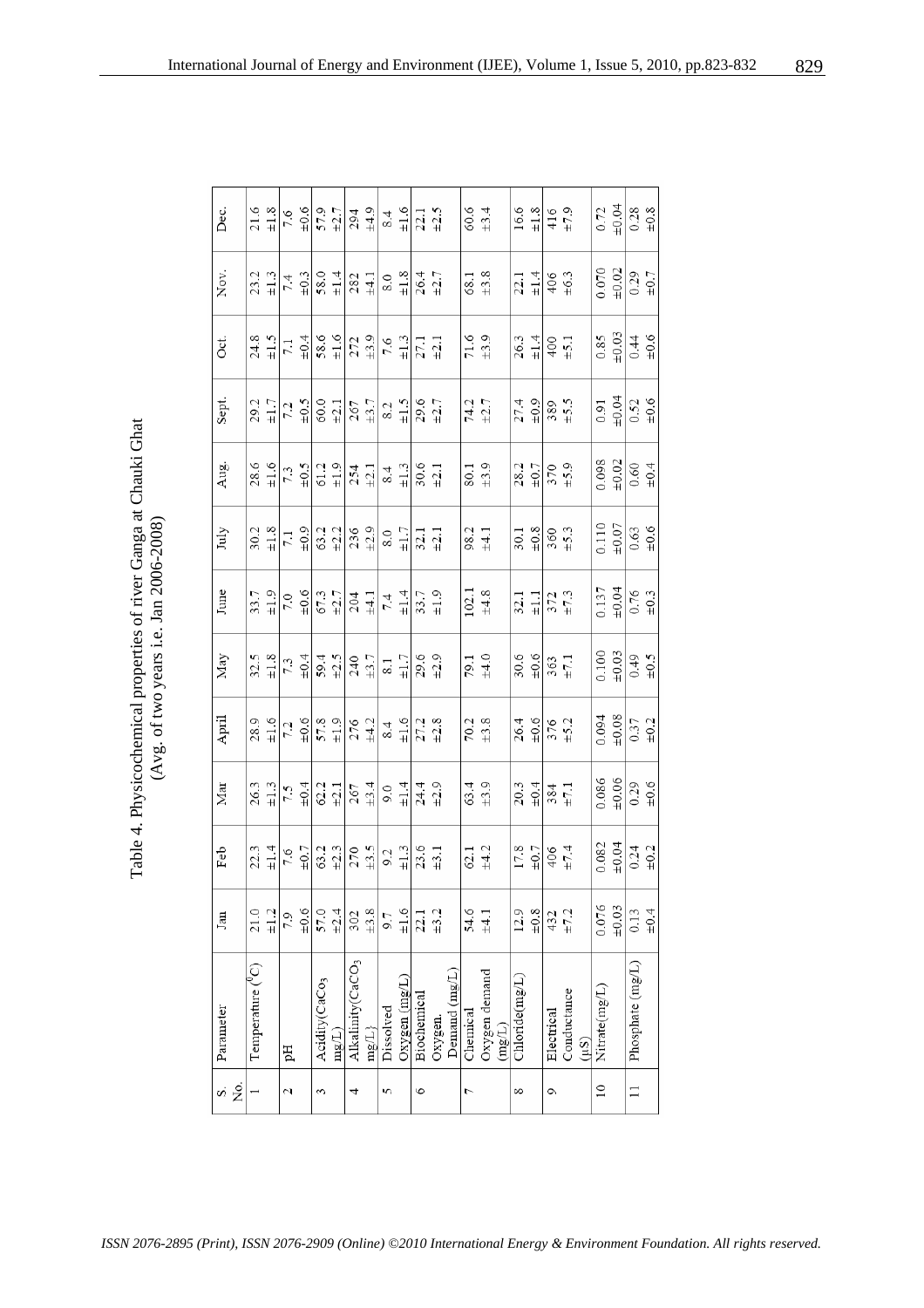Table 5. Physicochemical properties of river Ganga at Rajendra Prasad Ghat (Avg. of two years i.e. Jan 2006-2008) Table 5. Physicochemical properties of river Ganga at Rajendra Prasad Ghat (Avg. of two years i.e. Jan 2006-2008)

| Dec.      | $23.0 + 1.1$                                   | 8.4                      | $\pm 0.2$           |                                                                                                                                  | $\frac{57.6}{\pm 2.8}$ |                              |                    | $272$<br>$\frac{4.9}{5.2}$<br>$\frac{6}{5.6}$ |                                               |             | $55.6$<br>$\pm 3.2$                            |               |          | $99.0$<br>$+4.0$                           |       |                | $66.7$<br>$\pm 0.9$ | $\frac{522}{\pm 7.1}$                                                        |                      | 0.580           |                                                          | $\frac{\pm 0.05}{0.800}$ |
|-----------|------------------------------------------------|--------------------------|---------------------|----------------------------------------------------------------------------------------------------------------------------------|------------------------|------------------------------|--------------------|-----------------------------------------------|-----------------------------------------------|-------------|------------------------------------------------|---------------|----------|--------------------------------------------|-------|----------------|---------------------|------------------------------------------------------------------------------|----------------------|-----------------|----------------------------------------------------------|--------------------------|
| Nov.      | $23.3$<br>$\pm 1.2$                            | 8.2                      | $\pm 0.1$           |                                                                                                                                  | $57.4$<br>$\pm 2.6$    |                              | $275$<br>$\pm 4.1$ |                                               | $4.9$<br>$\pm 0.9$                            |             | $57.8$<br>$\pm 3.6$                            |               |          | $110.8$<br>$+4.8$                          |       |                | $52.4$<br>$\pm 0.7$ | $510$<br>$\pm 6.0$                                                           |                      | 0.590           | $\pm 0.04$                                               | $0.832$<br>$+0.03$       |
| Öci.      | $24.3$<br>$\pm 1.0$                            | $\overline{\phantom{0}}$ | $\pm 0.2$           |                                                                                                                                  | $59.6$<br>$\pm 2.0$    |                              | $276$<br>$\pm 4.2$ |                                               | $4.8$ $\pm 0.7$                               |             | $59.8$<br>$\pm 2.9$                            |               |          | $111.6$<br>$±4.7$                          |       |                | $48.2$<br>$\pm 0.5$ | $496 \pm 5.2$                                                                |                      | 0.610           | $\frac{10.07}{0.879}$                                    |                          |
| Sept.     | $29.8$<br>$+0.8$                               | 8.3                      | $\pm 0.1$           |                                                                                                                                  | $61.6$ $\pm 2.2$       |                              | $278$<br>$\pm 3.8$ |                                               | $4.2$ $_{\pm 0.8}$                            |             | $62.6$<br>$\pm 3.1$                            |               |          | $120.4$<br>$\pm 4.2$                       |       | 46.3           | $\pm 0.6$           | $\begin{array}{c} 486 \\ +3.0 \end{array}$                                   |                      | 0.664           | $\begin{array}{r} 10.080 \\ +0.000 \\ +0.03 \end{array}$ |                          |
| Aug.      | $\begin{array}{c} 31.5 \\ \pm 0.8 \end{array}$ |                          | $7.9 + 0.2$         |                                                                                                                                  | $63.2$<br>$\pm 2.4$    |                              | $^{276}_{\pm 2.7}$ |                                               | $3.9$<br>$\pm 0.6$                            |             | 64.3<br>#3.2                                   |               |          | $129.4$<br>$\pm 3.0$                       |       |                | $41.6$ $_{\pm 0.4}$ | $454$<br>$+6.0$                                                              |                      | 0.687           | $\begin{array}{r} 1000 \\ 1012 \\ 1002 \end{array}$      |                          |
| July      | $31.6$<br>$\pm 0.6$                            | 7.7                      | $\pm 0.2$           | $64.6$<br>$\pm 2.0$                                                                                                              |                        | $^{274}_{\pm 2.9}$           |                    |                                               | $\begin{array}{c} 3.6 \\ \pm 0.4 \end{array}$ | 65.6        | $\pm 3.0$                                      |               |          | $126.6$<br>$\pm 3.0$                       |       |                |                     | $46.3$<br>$\frac{4}{10}$<br>$\frac{4}{3}$<br>$\frac{3}{5}$<br>$\frac{1}{10}$ |                      | 0.716           | $\frac{10.06}{0.945}$                                    |                          |
| June      | $32.0 + 10.4$                                  | 7.4                      |                     | $\frac{\pm 0.6}{67.4}$                                                                                                           |                        |                              | $270$<br>$\pm 4.8$ |                                               | $_{\rm \pm0.2}^{3.4}$                         |             | $67.5$<br>$\pm 4.0$                            |               |          | $133.6$<br>$±4.4$                          |       |                | $48.2 \pm 1.0$      | $444\n\n+8.9$                                                                |                      | 0.762           | $\frac{1001}{1.00}$                                      |                          |
| May       | $29.4$<br>$\pm 1.1$                            | 7.7                      | $\pm 0.2$           |                                                                                                                                  | $64.2$<br>$\pm 2.0$    |                              |                    | $\frac{272}{150}$<br>$\frac{6}{5}$            |                                               |             | $64.6$<br>$\pm 3.9$                            |               |          | $132.6$<br>$\pm 4.2$                       |       |                | $52.4$<br>$\pm 0.6$ | $\begin{array}{c} 464 \\ \pm 8.6 \end{array}$                                |                      | 0.650           | $\frac{40,04}{0.962}$                                    |                          |
| April     | $26.7$<br>$\pm 0.9$                            |                          | $rac{8.0}{\pm 0.2}$ |                                                                                                                                  | $62.2$<br>$\pm 2.4$    | 275                          | $\pm 4.9$          |                                               | $5.0$ $\pm 0.3$                               |             | $58.4$<br>$\pm 3.7$                            |               |          | $129.6$<br>$+2.9$                          |       |                | $59.7$<br>$\pm 0.9$ | $\begin{array}{c} 482 \\ \pm 8.9 \end{array}$                                |                      | 0.590           | $\frac{10.05}{0.856}$                                    |                          |
| Mar       | $25.9$<br>$\pm 1.3$                            | 8.1                      | $\pm 0.1$           |                                                                                                                                  | $60.1$<br>$\pm 1.9$    |                              | $274$<br>$\pm 3.2$ |                                               | $\frac{5.3}{+0.6}$                            |             | $56.3$<br>$\pm 3.5$                            |               |          | $122.6$<br>$\pm 3.0$                       |       |                | $64.5$<br>$\pm 0.8$ | $\begin{array}{c} 528 \\ \pm 9.0 \end{array}$                                |                      |                 | $0.520$<br>$+0.02$<br>$+0.849$<br>$+0.2$                 |                          |
| Feb       | $23.4$<br>$\pm 1.5$                            |                          |                     | $\frac{33}{401}$<br>$\frac{10}{57}$<br>$\frac{6}{41}$<br>$\frac{31}{81}$<br>$\frac{11}{81}$<br>$\frac{4}{81}$<br>$\frac{11}{81}$ |                        |                              |                    |                                               |                                               |             | $\begin{array}{c} 54.6 \\ \pm 3.0 \end{array}$ |               |          | $\begin{array}{c} 110 \\ +3.2 \end{array}$ |       |                | $66.7$<br>$\pm 0.8$ | $539$<br>$\pm 8.8$                                                           |                      |                 | $\frac{6.478}{+0.04}$                                    | $\frac{0.835}{\pm 0.3}$  |
| Jan       | ±1.2<br>21.2                                   | 8.6                      | $\pm 0.3$           | 54.3                                                                                                                             | $\pm 1.2$              | 279                          | ±3.8               | 5.6                                           | $\pm 0.8$                                     | 52.4        | $\pm 3.2$                                      |               | 99.8     | ±4.6                                       |       | 65.7           | ±0.6                | 542                                                                          | $\pm 8.0$            | 0.452           | ±0.06                                                    | 0.815                    |
| Parameter | Temperature ( <sup>V</sup> C)                  | pН                       |                     | Acidity(CaCo <sub>3</sub>                                                                                                        | mg/L                   | Alkalinity(CaCO <sub>3</sub> | mg(L)              | Dissolved                                     | $Oxy$ gen $(mg/L)$                            | Biochemical | Oxygen.                                        | Demand (mg/L) | Chemical | Oxygen demand                              | mg(L) | Chloride(mg/L) |                     | Electrical                                                                   | Conductance<br>(1.5) | Nitrate(mg/L)   |                                                          | Phosphate (mg/L)         |
| ž.<br>si  |                                                | 2                        |                     | 3                                                                                                                                |                        | 4                            |                    | 5                                             |                                               | O           |                                                |               | 7        |                                            |       | $\infty$       |                     | Ó                                                                            |                      | $\overline{10}$ |                                                          | $\Box$                   |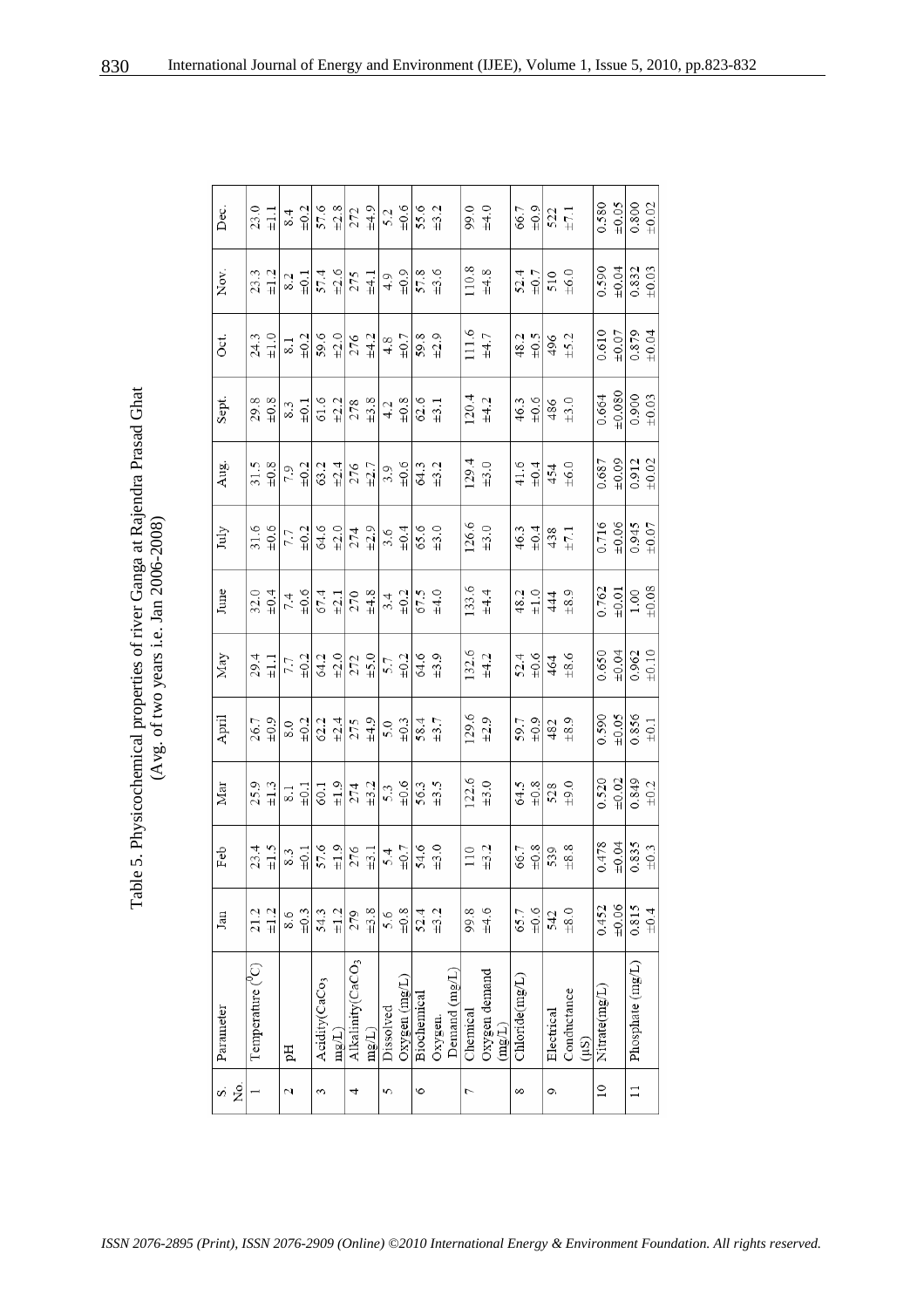Table 6. Physicochemical properties of river Ganga at Raj Ghat (Avg. of two years i.e. Jan 2006-2008) Table 6. Physicochemical properties of river Ganga at Raj Ghat (Avg. of two years i.e. Jan 2006-2008)

| Dec.                      |                         | $23.4$<br>$\pm 1.3$                            | 8.7 | $\pm 0.6$                          |                           |           | $rac{3}{6}$ $rac{3}{4}$ $rac{5}{8}$ $rac{9}{4}$                                                                               |           |           | $\frac{5.2}{\pm 0.1}$ | $65.1$<br>$\pm 2.9$                                     |                                                |               | $139.2$<br>$\pm 4.5$ |                      |        |                | $79.6$ $\pm 1.8$                               | $794$<br>$+9.0$                            |             |       | 0.710           |       | $\frac{20}{1.07}$                                                          |      |
|---------------------------|-------------------------|------------------------------------------------|-----|------------------------------------|---------------------------|-----------|-------------------------------------------------------------------------------------------------------------------------------|-----------|-----------|-----------------------|---------------------------------------------------------|------------------------------------------------|---------------|----------------------|----------------------|--------|----------------|------------------------------------------------|--------------------------------------------|-------------|-------|-----------------|-------|----------------------------------------------------------------------------|------|
| Nov.                      | 23.9                    | $\pm 1.1$                                      |     | $5.07 +$                           |                           |           | $rac{3}{8}$ $rac{9}{10}$ $rac{3}{8}$ $rac{3}{4}$ $rac{1}{4}$ $rac{4}{9}$ $rac{4}{9}$                                          |           |           |                       |                                                         | $60.2$<br>$\pm 3.0$                            |               | $149.4$<br>$\pm 4.2$ |                      |        |                | $77.8$<br>$\pm 1.4$                            | $729$<br>$\pm 8.5$                         |             |       | 0.846           |       | $\frac{10.01}{1.10}$                                                       |      |
| Oct.                      |                         | $24.2$<br>$\pm 1.2$                            |     | $64$<br>$+04$                      |                           |           | $rac{4}{3}$ $rac{5}{4}$ $rac{5}{4}$ $rac{5}{4}$ $rac{1}{4}$ $rac{1}{4}$ $rac{1}{4}$                                           |           |           |                       | $\begin{array}{c} 76.2 \\ \pm 2.1 \end{array}$          |                                                |               | $152.3$<br>$\pm 3.3$ |                      |        |                | $76.2$<br>$\pm 1.6$                            | $700$<br>$+7.4$                            |             |       | 0.876           |       | $\frac{103}{12}$<br>$\frac{12}{19}$                                        |      |
| Sept.                     | 29.6                    | $\pm 1.3$                                      |     | $\frac{3}{4}$ 3                    |                           |           | $\frac{6}{41}$ $\frac{1}{28}$ $\frac{6}{4}$ $\frac{6}{3}$ $\frac{3}{4}$                                                       |           |           |                       |                                                         | $\begin{array}{c} 81.2 \\ \pm 2.3 \end{array}$ |               | $157.4$<br>$\pm 2.6$ |                      |        |                | $\substack{74.3 \\ \pm 1.7}$                   | $692$<br>$\pm 5.3$                         |             |       | 0.942           |       | $\frac{10.5}{1.31}$                                                        |      |
| Aug.                      |                         | $\begin{array}{c} 31.7 \\ \pm 1.0 \end{array}$ |     | $\overset{<}{\scriptstyle \sim} 1$ |                           |           | $rac{3}{4}$ $rac{3}{8}$ $rac{3}{4}$                                                                                           |           |           | $3.4$<br>$\pm 0.2$    | $84.2$<br>$\pm 2.1$                                     |                                                |               | $161.4$<br>$\pm 2.5$ |                      |        |                | $\begin{array}{c} 71.2 \\ \pm 1.8 \end{array}$ | $660 + 5.7$                                |             |       |                 |       | $\frac{0.956}{\pm 0.6}$                                                    |      |
| July                      |                         | $\frac{32.9}{\pm 1.1}$                         |     | $7.9$<br>$\pm 0.2$                 |                           |           | $rac{3}{8}$ $rac{1}{2}$ $rac{1}{2}$ $rac{3}{4}$ $rac{4}{2}$ $rac{1}{2}$                                                       |           |           |                       | $\begin{array}{c} 85.7 \\ \pm 3.1 \end{array}$          |                                                |               | $167.2$<br>$\pm 4.2$ |                      |        |                | $64.6$<br>$\pm 1.9$                            | $642$<br>$+6.9$                            |             |       | 0.964           |       | $\frac{10.4}{1.46}$                                                        |      |
| June                      |                         | $\begin{array}{c} 33.8 \\ \pm 1.4 \end{array}$ |     | $7.8$<br>$\pm 0.3$                 |                           |           | $rac{3}{21}$ $rac{1}{29}$ $rac{3}{4}$                                                                                         |           |           | $_{\rm \pm0.1}^{2.5}$ | $87.5$<br>$+2.9$                                        |                                                |               | $170.5$<br>$±4.4$    |                      |        |                | $66.9$<br>$\pm 2.0$                            | 668<br>±8.9                                |             |       | 0.985           |       | $\frac{10.03}{1.58}$                                                       |      |
| $\ensuremath{\text{May}}$ |                         | $29.2$<br>$\pm 1.9$                            |     | $6.0 + 0.4$                        |                           |           | $rac{3}{6}$ $rac{9}{10}$ $rac{3}{4}$ $rac{3}{4}$ $rac{3}{4}$                                                                  |           |           |                       |                                                         | 86.9<br>+2.6                                   |               | $159.6$<br>$\pm 3.5$ |                      |        |                | $70.4$<br>$\pm 1.7$                            | $763$<br>$\pm 7.5$                         |             |       |                 |       | $\frac{+0.079}{1.37}$<br>$\pm 0.04$<br>$\pm 0.6$                           |      |
| April                     |                         | $27.3$ $\pm 1.4$                               |     | $6.4$<br>$+0.8$                    |                           |           | $rac{3}{4}$<br>$rac{3}{25}$<br>$rac{3}{4}$                                                                                    |           |           | $3.9$<br>$\pm 0.2$    | 85.7<br>+2.5                                            |                                                |               | $147.6$<br>$\pm 3.8$ |                      |        |                | $71.9$<br>$\pm 1.4$                            | $\begin{array}{c} 800 \\ +5.3 \end{array}$ |             |       | 0.910           |       | $\frac{40.04}{1.29}$                                                       |      |
| $\rm{Mar}$                |                         | $\frac{25.1}{\pm 1.5}$                         |     | $6.3 \pm 0.9$                      |                           |           | $rac{4}{62}$ $rac{1}{10}$ $rac{1}{62}$ $rac{6}{41}$                                                                           |           |           | $4.7$<br>$\pm 0.2$    | $82.4$<br>$+2.9$                                        |                                                |               | $142.1$<br>$\pm 4.7$ |                      |        |                | $76.4$<br>$\pm 0.3$                            | $822$<br>$\pm 7.9$                         |             |       |                 |       | $\begin{array}{r} 0.870 \\ \pm 0.07 \\ 1.20 \\ \pm 0.4 \end{array}$        |      |
| Feb                       |                         | $23.2$<br>$\pm1.6$                             |     |                                    |                           |           | $\frac{1}{3}$ $\frac{1}{3}$ $\frac{1}{3}$ $\frac{1}{3}$ $\frac{1}{3}$ $\frac{1}{3}$ $\frac{1}{3}$ $\frac{1}{3}$ $\frac{1}{4}$ |           |           |                       | $\begin{array}{c} \textbf{72.1} \\ \pm 3.8 \end{array}$ |                                                |               |                      | $136.4$<br>$\pm 4.4$ |        |                | $\frac{20}{5}$ 81.5                            | $\substack{832 \\ +8.3}$                   |             |       |                 |       | $\begin{array}{c} 0.810 \\ \pm 0.07 \\ \hline 1.14 \\ \pm 0.7 \end{array}$ |      |
| Jan                       | 22.1                    | $\pm 1.3$                                      | 8.8 | $\pm 0.6$                          | 57.6                      | $\pm 2.1$ | 310                                                                                                                           | $\pm 3.7$ | 6.7       | $\pm 0.7$             | 66.2                                                    | ±3.4                                           |               | 131.2                | ±4.1                 |        | 80.1           | ±0.6                                           | 843                                        | ±8.4        |       | 0.782           | ±0.09 | $1.01\,$                                                                   | ±0.3 |
| Parameter                 | Temperature $(^{\nu}C)$ |                                                | pH  |                                    | Acidity(CaCo <sub>3</sub> | mg(L)     | Alkalinity(CaCO <sub>3</sub>                                                                                                  | mg(L)     | Dissolved | Oxygen(mg/L)          | Biological                                              | Oxygen.                                        | Demand (mg/L) | Chemical             | Oxygen demand        | (mg/L) | Chloride(mg/L) |                                                | Electrical                                 | Conductance | (1.5) | Nitrate(mg/L)   |       | Phosphate (mg/L)                                                           |      |
| S,                        | Σó,                     |                                                | 2   |                                    | 3                         |           | 4                                                                                                                             |           | 5         |                       | $\circ$                                                 |                                                |               | L                    |                      |        | $\infty$       |                                                | Ç                                          |             |       | $\overline{10}$ |       | $\overline{11}$                                                            |      |

831